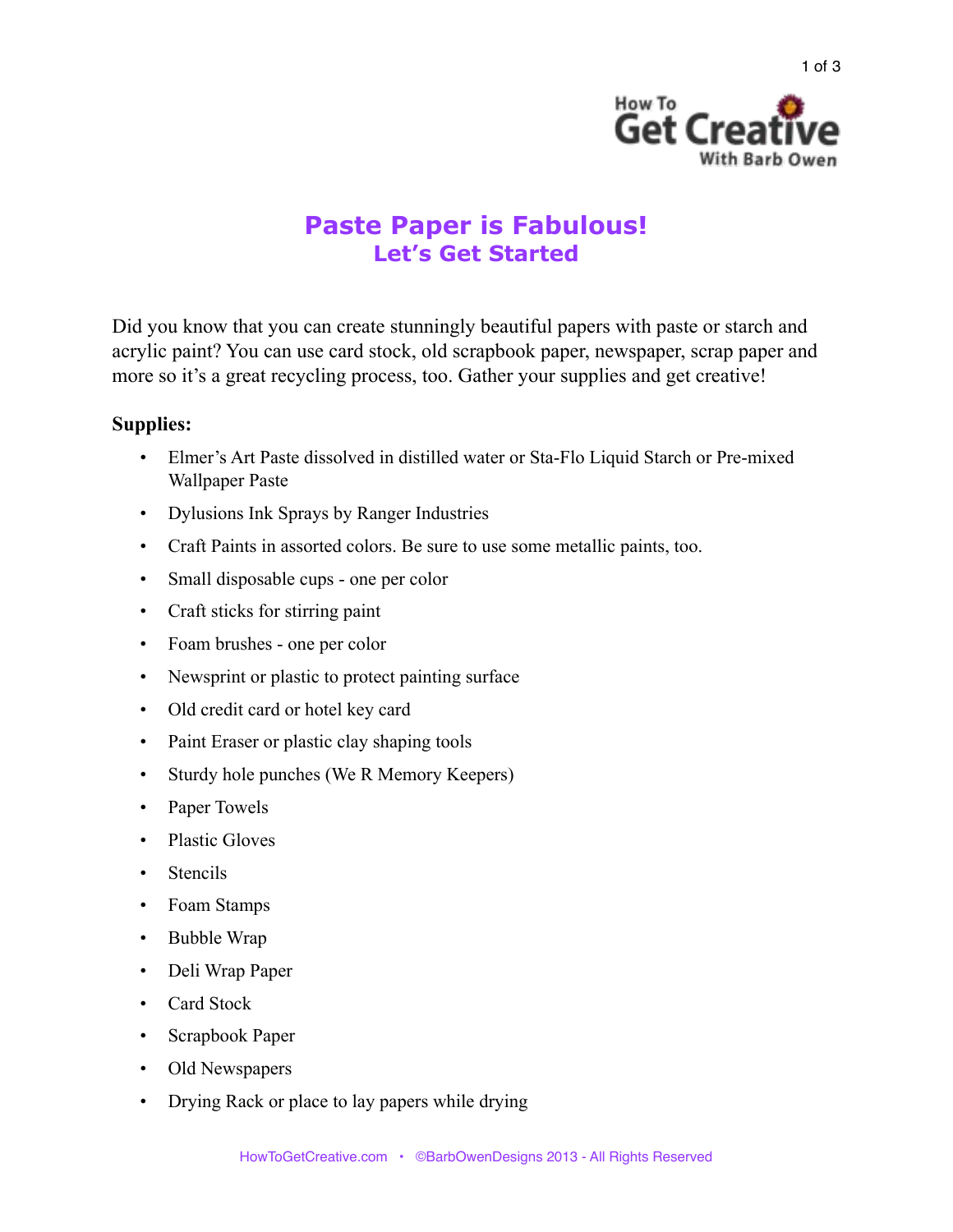

## **Process:**

- 1. Take card stock sheets, scrapbook papers, etc., Dylusions Spray Inks and stencils outside. (Be sure to wear plastic gloves when using these inks. Although they are water soluble, they are powerful stainers on skin.) Lay various stencils on a sheet of card stock and spray with 2 or 3 colors of ink. No need to saturate or cover the entire sheet. It's best to leave white areas. Stack the sheets as you finish them which allows some color contamination that adds to the variety. As stencils become laden with ink, turn them face down and press onto card stock or paper to transfer excess ink.
- 2. Inside, protect your painting surface.
- 3. Mix paints as follows:

Into each disposable cup, squirt some acrylic craft paint. I prefer brighter colors and metallic paints. You can mix colors together, too. Start with 1-2 teaspoons of paint which doesn't need to be measured. Just eyeball it. Add about twice as much Art Paste (diluted in water) or Sta-Flo Starch or Wallpaper paste. Each one works quite well. Mix paint into the paste or starch thoroughly.

- 4. Paint an even coat of paint-paste mixture over the sprayed card stock. Before it has a chance to dry, scrape through the paint with some kind of texture tool. (Use old credit cards and punch holes along the edges to create unique patterns for scraping.) You may also add foam stamps or press bubble wrap into the wet paint or press stencils into the paint. Each one has a unique effect on the paste-paint mixture.
- 5. Allow this coat to dry thoroughly.
- 6. Continue adding paste-paint to each sheet of inked card stock and texturing, stamping, etc. Do not stack the drying papers.
- 7. When each paper is dry, add an additional color and more texturing or stamping in different ways.
- 8. If you don't like a paper or think it's the ugliest thing ever created, add another layer of paint-paste mixture and more texture. Some of the ugliest papers I've ever created turned out to be my favorites when I added just one more layer of color!

## **How to Get Creative With Paste Papers:**

Make an accordion book to showcase sections of your favorite paste papers.